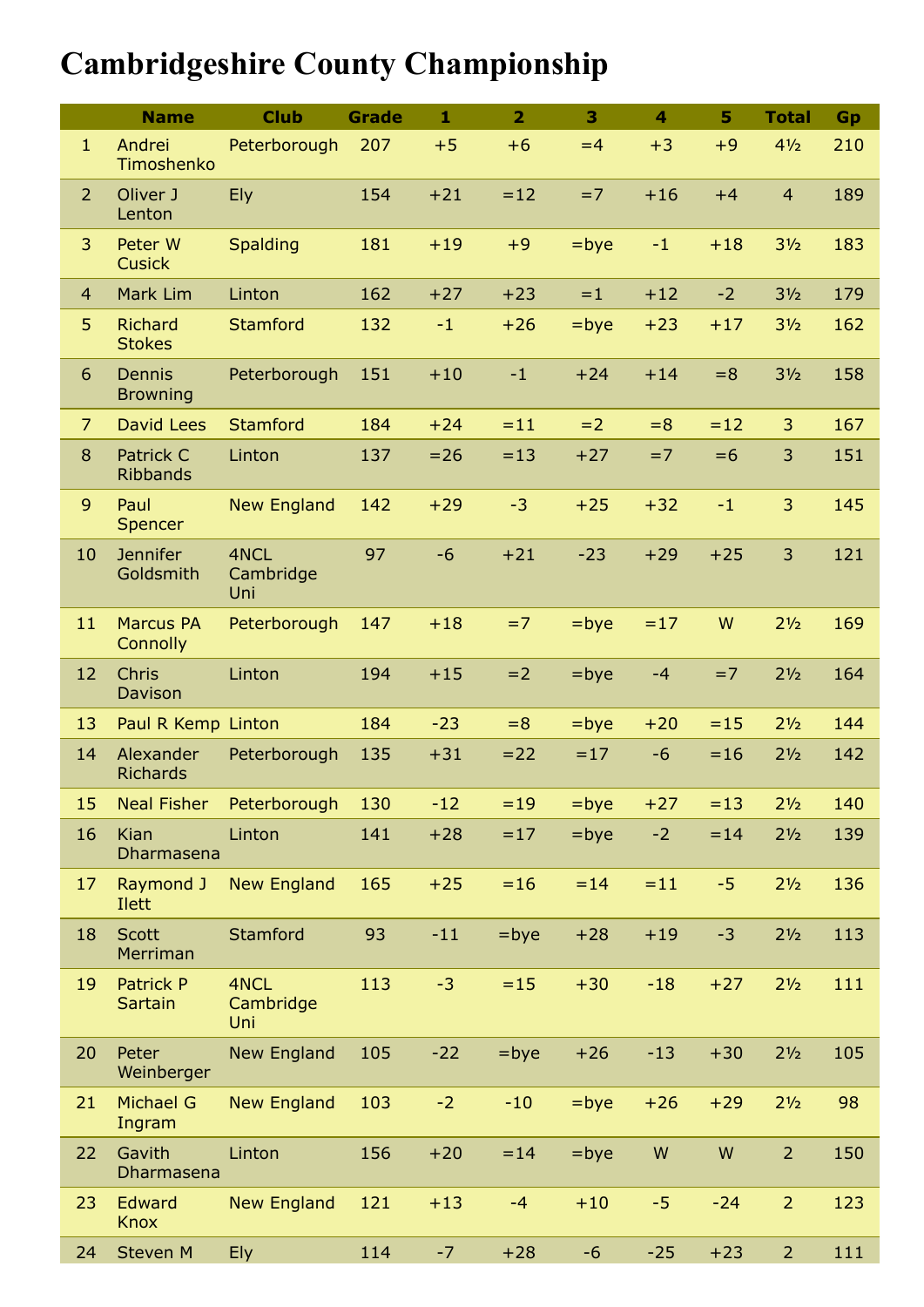|    | Ashworth                         |                          |                 |         |       |         |       |       |                |       |
|----|----------------------------------|--------------------------|-----------------|---------|-------|---------|-------|-------|----------------|-------|
| 25 | <b>Nicholas</b><br>Lees          | <b>Stamford</b>          | 107             | $-17$   | $+31$ | $-9$    | $+24$ | $-10$ | $\overline{2}$ | 103   |
| 26 | Gavin<br>Waterman                | Peterborough             | 62              | $=8$    | $-5$  | $-20$   | $-21$ | $+28$ | $1\frac{1}{2}$ | 76    |
| 27 | <b>Terry G</b><br><b>Bennett</b> | <b>Spalding</b>          | 105             | $-4$    | $+29$ | $-8$    | $-15$ | $-19$ | $\mathbf{1}$   | 92    |
| 28 | George<br>Calvert                | Peterborough             | e72             | $-16$   | $-24$ | $-18$   | $+30$ | $-26$ | $\mathbf{1}$   | 58    |
| 29 | Charlie<br><b>Goldsmith</b>      | Linton                   | 87              | $-9$    | $-27$ | $=$ bye | $-10$ | $-21$ | 1/2            | 58    |
| 30 |                                  | Tom O'Keefe Peterborough | e <sub>63</sub> | $=$ bye | W     | $-19$   | $-28$ | $-20$ | 1/2            | 43    |
| 31 | Geeth<br><b>Dharmasena</b>       | Linton                   | e <sub>0</sub>  | $-14$   | $-25$ | $=$ bye | W     | W     | 1/2            | $-10$ |
| 32 | <b>Charles W</b><br>Goldsmith    | Linton                   | e70             | W       | W     | W       | $-9$  | W     | $\overline{0}$ | 60    |

## **Results for each round**

| <b>Round 1</b> |                           |                |             |                           |     |  |  |  |  |
|----------------|---------------------------|----------------|-------------|---------------------------|-----|--|--|--|--|
| W              | <b>Chris Davison</b>      | 194            | $1 - 0$     | <b>Neal Fisher</b>        | 130 |  |  |  |  |
| W              | David Lees                | 184            | $1 - 0$     | <b>Steven M Ashworth</b>  | 114 |  |  |  |  |
| W              | Raymond J Ilett           | 165            | $1 - 0$     | <b>Nicholas Lees</b>      | 107 |  |  |  |  |
| W              | <b>Gavith Dharmasena</b>  | 156            | $1 - 0$     | Peter Weinberger          | 105 |  |  |  |  |
| W              | Dennis Browning           | 151            | $1 - 0$     | Jennifer Goldsmith        | 97  |  |  |  |  |
| W              | <b>Paul Spencer</b>       | 142            | $1 - 0$     | <b>Charlie Goldsmith</b>  | 87  |  |  |  |  |
| W              | <b>Patrick C Ribbands</b> | 137            | $1/2 - 1/2$ | Gavin Waterman            | 62  |  |  |  |  |
| W              | <b>Richard Stokes</b>     | 132            | $0 - 1$     | <b>Andrei Timoshenko</b>  | 207 |  |  |  |  |
| W              | <b>Edward Knox</b>        | 121            | $1 - 0$     | Paul R Kemp               | 184 |  |  |  |  |
| W              | <b>Patrick P Sartain</b>  | 113            | $0 - 1$     | <b>Peter W Cusick</b>     | 181 |  |  |  |  |
| W              | <b>Terry G Bennett</b>    | 105            | $0 - 1$     | Mark Lim                  | 162 |  |  |  |  |
| W              | Michael G Ingram          | 103            | $0 - 1$     | Oliver J Lenton           | 154 |  |  |  |  |
| W              | <b>Scott Merriman</b>     | 93             | $0 - 1$     | <b>Marcus PA Connolly</b> | 147 |  |  |  |  |
| W              | <b>George Calvert</b>     | e72            | $0 - 1$     | Kian Dharmasena           | 141 |  |  |  |  |
| W              | Geeth Dharmasena          | e <sub>0</sub> | $0 - 1$     | <b>Alexander Richards</b> | 135 |  |  |  |  |
|                |                           | <b>Round 2</b> |             |                           |     |  |  |  |  |
| W              | Gavin Waterman            | 62             | $0 - 1$     | <b>Richard Stokes</b>     | 132 |  |  |  |  |
| W              | Paul R Kemp               | 184            | $1/2 - 1/2$ | <b>Patrick C Ribbands</b> | 137 |  |  |  |  |
| W              | Peter W Cusick            | 181            | $1 - 0$     | <b>Paul Spencer</b>       | 142 |  |  |  |  |
| W              | Mark Lim                  | 162            | $1 - 0$     | <b>Edward Knox</b>        | 121 |  |  |  |  |
| W              | Oliver J Lenton           | 154            | $1/2 - 1/2$ | <b>Chris Davison</b>      | 194 |  |  |  |  |
| W              | <b>Marcus PA Connolly</b> | 147            | $1/2 - 1/2$ | David Lees                | 184 |  |  |  |  |
| W              | Kian Dharmasena           | 141            | $1/2 - 1/2$ | Raymond J Ilett           | 165 |  |  |  |  |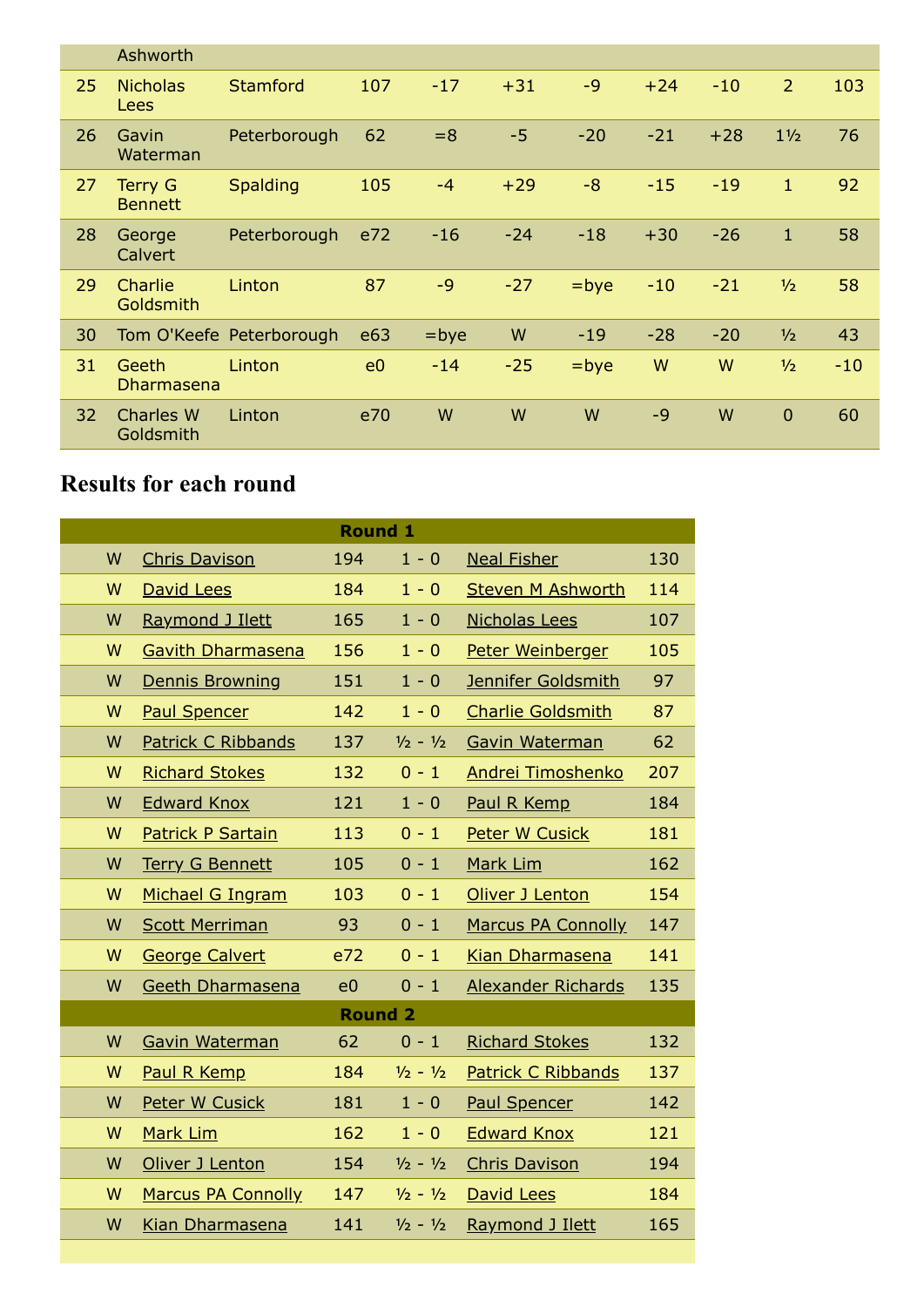| W              | <b>Alexander Richards</b>  | 135            | $1/2 - 1/2$ | <b>Gavith Dharmasena</b>  | 156            |  |  |  |  |
|----------------|----------------------------|----------------|-------------|---------------------------|----------------|--|--|--|--|
| W              | <b>Neal Fisher</b>         | 130            | $1/2 - 1/2$ | <b>Patrick P Sartain</b>  | 113            |  |  |  |  |
| W              | <b>Steven M Ashworth</b>   | 114            | $1 - 0$     | <b>George Calvert</b>     | e72            |  |  |  |  |
| W              | <b>Nicholas Lees</b>       | 107            | $1 - 0$     | <b>Geeth Dharmasena</b>   | e <sub>0</sub> |  |  |  |  |
| W              | Jennifer Goldsmith         | 97             | $1 - 0$     | Michael G Ingram          | 103            |  |  |  |  |
| W              | <b>Charlie Goldsmith</b>   | 87             | $0 - 1$     | <b>Terry G Bennett</b>    | 105            |  |  |  |  |
| W              | <b>Andrei Timoshenko</b>   | 207            | $1 - 0$     | <b>Dennis Browning</b>    | 151            |  |  |  |  |
|                |                            | <b>Round 3</b> |             |                           |                |  |  |  |  |
| W              | Mark Lim                   | 162            | $1/2 - 1/2$ | <b>Andrei Timoshenko</b>  | 207            |  |  |  |  |
| W              | Raymond J Ilett            | 165            | $1/2 - 1/2$ | <b>Alexander Richards</b> | 135            |  |  |  |  |
| W              | David Lees                 | 184            | $1/2 - 1/2$ | Oliver J Lenton           | 154            |  |  |  |  |
| W              | <b>George Calvert</b>      | e72            | $0 - 1$     | <b>Scott Merriman</b>     | 93             |  |  |  |  |
| W              | Dennis Browning            | 151            | $1 - 0$     | <b>Steven M Ashworth</b>  | 114            |  |  |  |  |
| W              | <b>Paul Spencer</b>        | 142            | $1 - 0$     | <b>Nicholas Lees</b>      | 107            |  |  |  |  |
| W              | Peter Weinberger           | 105            | $1 - 0$     | Gavin Waterman            | 62             |  |  |  |  |
| W              | <b>Patrick P Sartain</b>   | 113            | $1 - 0$     | Tom O'Keefe               | e63            |  |  |  |  |
| W              | <b>Edward Knox</b>         | 121            | $1 - 0$     | Jennifer Goldsmith        | 97             |  |  |  |  |
| W              | <b>Patrick C Ribbands</b>  | 137            | $1 - 0$     | <b>Terry G Bennett</b>    | 105            |  |  |  |  |
| <b>Round 4</b> |                            |                |             |                           |                |  |  |  |  |
| W              | Gavin Waterman             | 62             | $0 - 1$     | Michael G Ingram          | 103            |  |  |  |  |
| W              | <b>Andrei Timoshenko</b>   | 207            | $1 - 0$     | <b>Peter W Cusick</b>     | 181            |  |  |  |  |
| W              | <b>Chris Davison</b>       | 194            | $0 - 1$     | Mark Lim                  | 162            |  |  |  |  |
| W              | Paul R Kemp                | 184            | $1 - 0$     | Peter Weinberger          | 105            |  |  |  |  |
| W              | Oliver J Lenton            | 154            | $1 - 0$     | Kian Dharmasena           | 141            |  |  |  |  |
| W              | <b>Marcus PA Connolly</b>  | 147            | $1/2 - 1/2$ | Raymond J Ilett           | 165            |  |  |  |  |
| W              | <b>Patrick C Ribbands</b>  | 137            | $1/2 - 1/2$ | David Lees                | 184            |  |  |  |  |
| W              | <b>Alexander Richards</b>  | 135            | $0 - 1$     | Dennis Browning           | 151            |  |  |  |  |
| W              | <b>Richard Stokes</b>      | 132            | $1 - 0$     | <b>Edward Knox</b>        | 121            |  |  |  |  |
| W              | <b>Steven M Ashworth</b>   | 114            | $0 - 1$     | <b>Nicholas Lees</b>      | 107            |  |  |  |  |
| W              | <b>Terry G Bennett</b>     | 105            | $0 - 1$     | <b>Neal Fisher</b>        | 130            |  |  |  |  |
| W              | <b>Jennifer Goldsmith</b>  | 97             | $1 - 0$     | <b>Charlie Goldsmith</b>  | 87             |  |  |  |  |
| W              | <b>Scott Merriman</b>      | 93             | $1 - 0$     | <b>Patrick P Sartain</b>  | 113            |  |  |  |  |
| W              | Tom O'Keefe                | e63            | $0 - 1$     | <b>George Calvert</b>     | e72            |  |  |  |  |
| W              | <b>Charles W Goldsmith</b> | e70            | $0 - 1$     | <b>Paul Spencer</b>       | 142            |  |  |  |  |
|                |                            | <b>Round 5</b> |             |                           |                |  |  |  |  |
| W              | Michael G Ingram           | 103            | $1 - 0$     | <b>Charlie Goldsmith</b>  | 87             |  |  |  |  |
| W              | David Lees                 | 184            | $1/2 - 1/2$ | <b>Chris Davison</b>      | 194            |  |  |  |  |
| W              | Peter W Cusick             | 181            | $1 - 0$     | <b>Scott Merriman</b>     | 93             |  |  |  |  |
| W              | Raymond J Ilett            | 165            | $0 - 1$     | <b>Richard Stokes</b>     | 132            |  |  |  |  |
| W              | Mark Lim                   | 162            | $0 - 1$     | Oliver J Lenton           | 154            |  |  |  |  |